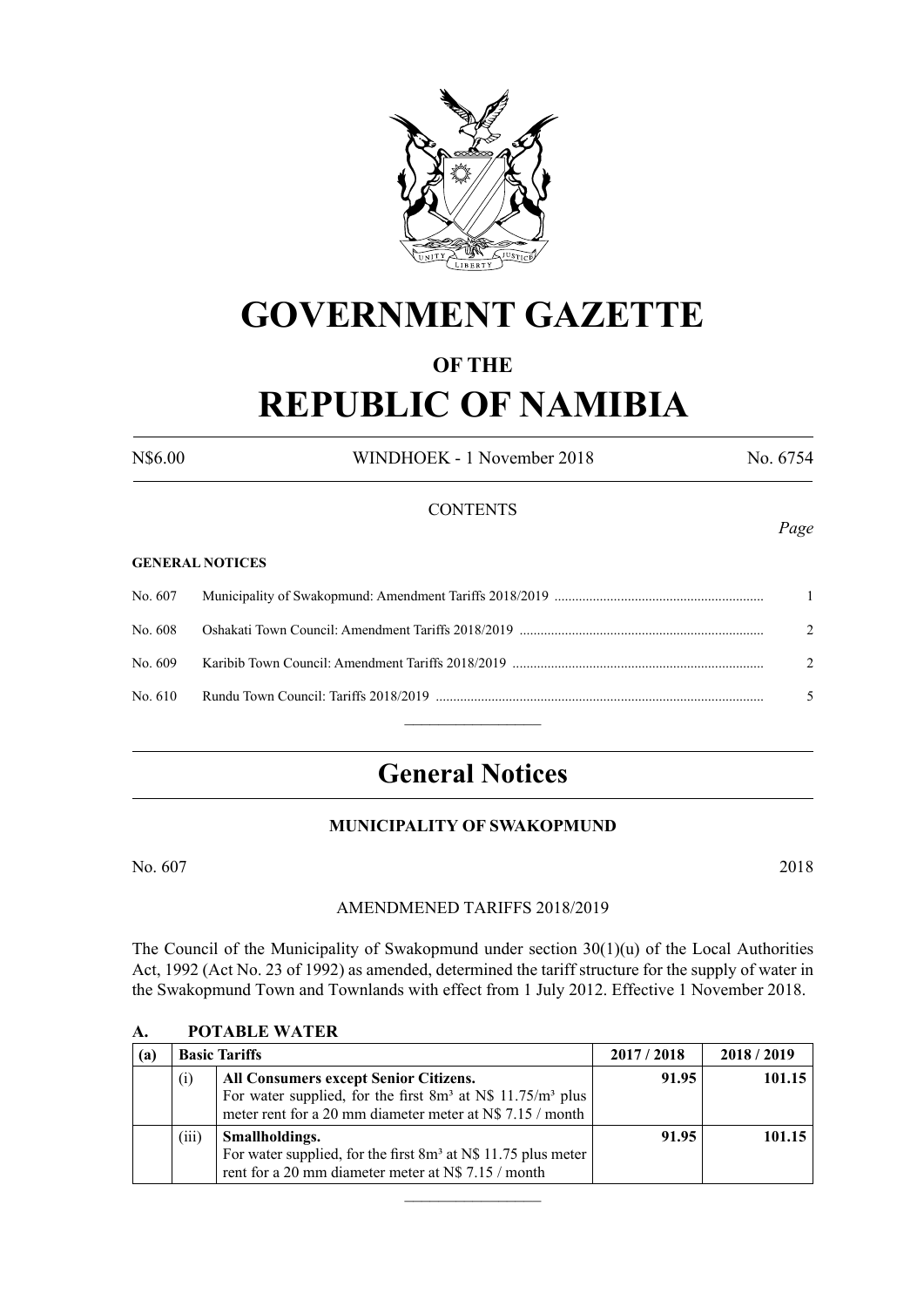### **Oshakati Town Council**

No. 608 2018

#### AMENDMENED TARIFFS 2018/2019

The Council of the Oshakati Town has under section 30(1)(u) of the Local Authority Act, 1992 (Act No. 23 of 1992) as amended, further amends the tariff structure for the financial year ending 30 June 2019.

|      | 30. Assessment rates & PTO |           | <b>Proposed</b><br><b>Tariff</b><br>2016/2017 | <b>Proposed</b><br>increase | <b>Proposed</b><br><b>Tariff</b><br>2017/2018 | <b>Proposed</b><br>increase | <b>Proposed</b><br><b>Tariff</b><br>2018/2019 | Increase<br>$\frac{6}{6}$ |
|------|----------------------------|-----------|-----------------------------------------------|-----------------------------|-----------------------------------------------|-----------------------------|-----------------------------------------------|---------------------------|
| 30.1 | <b>Residential</b>         |           | $\overline{\phantom{a}}$                      | ۰                           |                                               |                             |                                               |                           |
| (a)  | on site value              | Per annum | 0.026                                         | $\overline{\phantom{a}}$    | 0.03                                          | (0.011)                     | 0.016                                         | $-40.00\%$                |
| (b)  | On improve-<br>ment value  | Per annum | 0.003                                         | $\overline{\phantom{a}}$    | 0.01                                          | (0.004)                     | 0.007                                         | $-40.00\%$                |
| 30.2 | <b>Business</b>            |           | $\overline{\phantom{a}}$                      | $\overline{\phantom{a}}$    | $\overline{\phantom{0}}$                      |                             | $\overline{\phantom{0}}$                      |                           |
| (a)  | on site value              | Per annum | 0.026                                         |                             | 0.03                                          | (0.011)                     | 0.019                                         | $-40.00\%$                |
| (b)  | On improve-<br>ment value  | Per annum | 0.011                                         | $\,$                        | 0.01                                          | (0.004)                     | 0.006                                         | $-40.00\%$                |

#### **BY ORDER OF THE COUNCIL**

#### **A. IIYAMBO CHAIRPERSON OF THE COUNCIL OSHAKATI TOWN**

#### **Karibib Town Council**

 $\frac{1}{2}$ 

No. 609 2018

#### AMENDMENED TARIFFS 2018/2019

| <b>Tariff Description</b>                                                                                                                                                                                                                                                                            | <b>Existing</b><br><b>Tariff</b><br>2016/2017<br>N\$ | Tariff<br>2017/2018<br>N\$ | <b>Proposed</b><br>Tariff<br>2018/2019<br>N\$ | <b>Proposed</b><br><b>Tariff</b><br>Adjustment<br>2018/2019<br>N\$ | <b>Increase</b><br>$\frac{0}{0}$ |  |  |
|------------------------------------------------------------------------------------------------------------------------------------------------------------------------------------------------------------------------------------------------------------------------------------------------------|------------------------------------------------------|----------------------------|-----------------------------------------------|--------------------------------------------------------------------|----------------------------------|--|--|
| <b>TECHNICAL DEPARTMENTAL WATER SECTION</b>                                                                                                                                                                                                                                                          |                                                      |                            |                                               |                                                                    |                                  |  |  |
| 1. Where a consumer rents a property and where such consumer fails to pay any levy in accordance with<br>the respectives tarriff's, the Council shall have the right to recover the outstanding fees from the property.<br>2. Service fees are payable on or before the seventh (7th) of each month. |                                                      |                            |                                               |                                                                    |                                  |  |  |
| <b>ILLEGAL CONNECTIONS:</b>                                                                                                                                                                                                                                                                          |                                                      |                            |                                               |                                                                    |                                  |  |  |
| <b>Illegal Connection</b> , bypass,<br>sabotage or temper with meter<br>fixed                                                                                                                                                                                                                        | 2,000.00                                             | 2,000.00                   | 2,000.00                                      | 2,000.00                                                           | $0\%$                            |  |  |
| <b>Basic Charges Monthly/Meter:</b>                                                                                                                                                                                                                                                                  |                                                      |                            |                                               |                                                                    |                                  |  |  |
| Usab Residential                                                                                                                                                                                                                                                                                     | 73.82                                                | 77.51                      | 77.51                                         | 77.51                                                              | $0\%$                            |  |  |
| <b>Residential Town</b>                                                                                                                                                                                                                                                                              | 98.33                                                | 103.25                     | 103.25                                        | 103.25                                                             | $0\%$                            |  |  |
| Raw Water Town Land                                                                                                                                                                                                                                                                                  | 312.32                                               | 327.94                     | 327.94                                        | 327.94                                                             | $0\%$                            |  |  |
| Indegous policy for pensioner /<br>Disable people (subsidy) Usab                                                                                                                                                                                                                                     | 38.55                                                | 40.50                      | 40.50                                         | 40.50                                                              | $0\%$                            |  |  |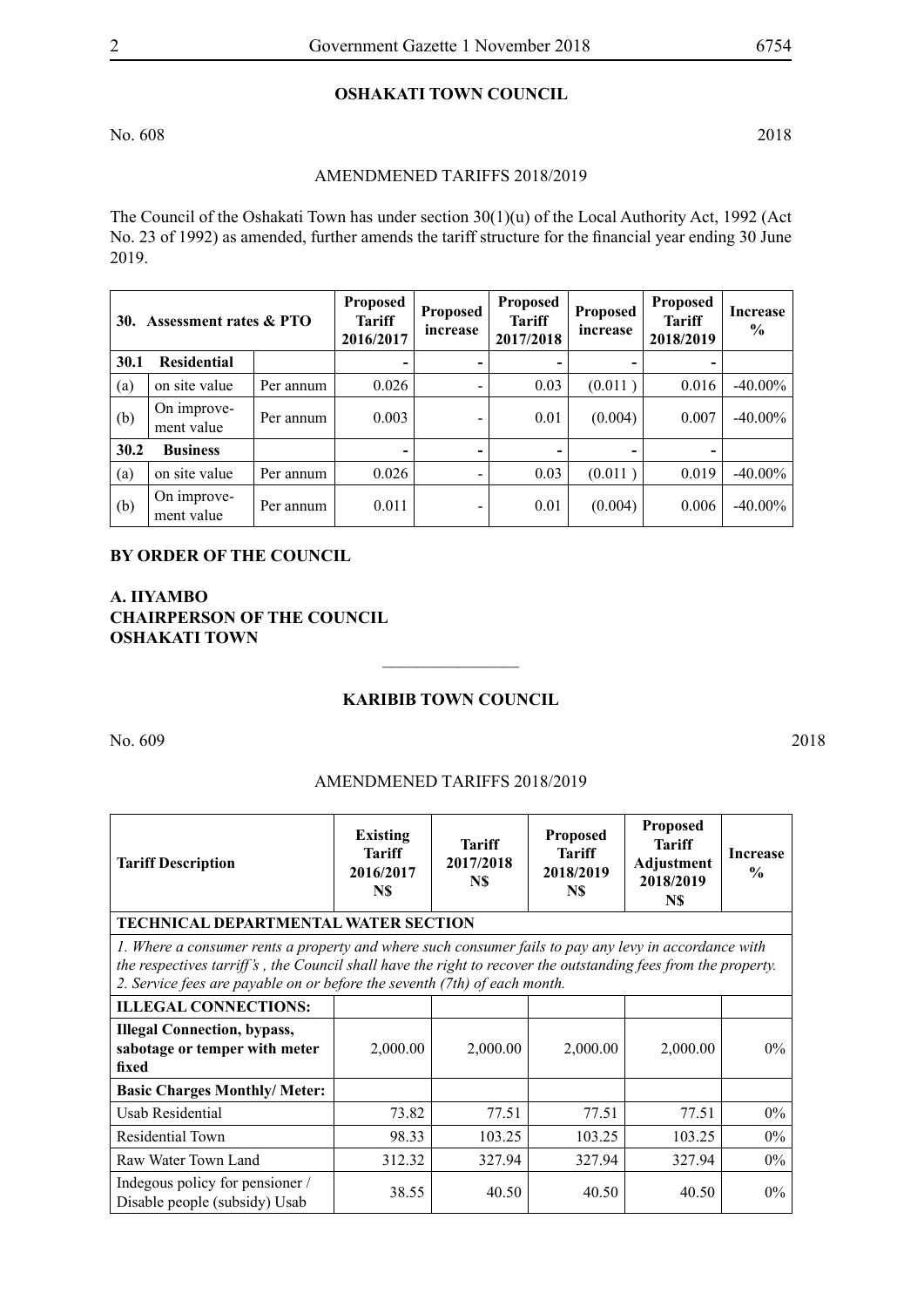| Indegous policy for pensioner /<br>Disable people (subsidy) Town    | 38.55                                | 40.50    | 40.50    | 40.50    | $0\%$  |
|---------------------------------------------------------------------|--------------------------------------|----------|----------|----------|--------|
| Un-Improved Erven/Property<br>Residential                           | 98.33                                | 103.25   | 103.25   | 103.25   | $0\%$  |
| Un-Improved Erven/Property<br>-Business                             | 156.19                               | 164.00   | 172.20   | 172.20   | $0\%$  |
| Un-Improved Erven/Property -<br>Light Industrial                    | 312.32                               | 327.94   | 344.34   | 344.34   | $0\%$  |
| Un-Improved Erven/Property<br>-Heavy Industrial                     | 342.15                               | 359.26   | 377.22   | 377.22   | $-0\%$ |
| Churches                                                            | 123.01                               | 129.16   | 135.62   | 135.62   | $0\%$  |
| <b>Basic Charges Monthly:</b>                                       |                                      |          |          |          |        |
| Business Small < 20 SQM                                             | 123.01                               | 129.16   | 129.16   | 129.16   | $0\%$  |
| Business Medium 20 SQM - 50<br><b>SQM</b>                           | 327.92                               | 344.31   | 344.31   | 344.31   | $-0\%$ |
| Bus and Restaurant / Lodges/<br>$Med < 51 - 500$ SQM                | 983.69                               | 630.35   | 661.87   | 661.87   | $0\%$  |
| Bus and Restaurant / Lodges/<br>$Med < 501$ SQM                     | 983.69                               | 1,032.87 | 1,084.52 | 1,084.52 | $0\%$  |
| General Residentail/ B&B/More<br>than $3$ flats $\leq 51 - 500$ SQM |                                      | 630.35   | 630.35   | 630.35   | $0\%$  |
| General Residentail/ B&B/More<br>than 3 flats $\leq 501$ SQM        | 983.69                               | 1,032.87 | 1,032.87 | 1,032.87 | $0\%$  |
| Shopping Centre and large<br>Industial , Service Station            | 983.69                               | 1,450.00 | 1,522.50 | 1,522.50 | $0\%$  |
| <b>Public Institution Basic</b>                                     |                                      |          |          |          |        |
| <b>Charges Monthly:</b>                                             |                                      |          |          |          |        |
| Military School and Police<br><b>Station</b>                        | 983.69                               | 1,450.00 | 1,522.50 | 1,522.50 | $0\%$  |
| Sport Fileld                                                        | 983.69                               | 1,032.87 | 1,032.87 | 1,032.87 | $0\%$  |
| Public Small 0 < 20 SQM                                             | 123.01                               | 129.16   | 129.16   | 129.16   | $0\%$  |
| Public Medium 20 SQM - 50<br><b>SQM</b>                             | 327.92                               | 344.31   | 361.53   | 361.53   | $0\%$  |
| Public $< 51 - 500$ SQM                                             | 983.69                               | 630.35   | 661.87   | 661.87   | $0\%$  |
| Public $< 501 <$ SQM                                                | 983.69                               | 1,032.87 | 1,084.52 | 1,084.52 | $0\%$  |
| Public Large and Industrial                                         | 983.69                               | 1,450.00 | 1,522.50 | 1,522.50 | $0\%$  |
|                                                                     | <b>WATER PRICES PER CUBIC METER:</b> |          |          |          |        |
| <b>RESIDENTAL</b>                                                   |                                      |          |          |          |        |
| Raw water consumption                                               | 14.43                                | 16.60    | 17.43    | 17.95    | $3\%$  |
| Prepaid Water Supply incl Basic                                     | 20.90                                | 22.90    | 27.48    | 28.30    | $3\%$  |
| for water consumed 0-10 cubic                                       | 14.91                                | 16.45    | 17.27    | 17.79    | $3\%$  |
| For water consumed above 11-40                                      | 16.64                                | 17.50    | 18.38    | 18.93    | 3%     |
| For water consumed above 41-80<br>cubic meter                       | 18.53                                | 19.46    | 20.43    | 21.05    | 3%     |
| For water consumed excess 81+<br>cubic meter                        | 20.90                                | 21.94    | 23.04    | 23.73    | 3%     |
| <b>BUSINESS:</b>                                                    |                                      |          |          |          |        |
| for water consumed 0-10 cubic                                       | 20.58                                | 21.61    | 22.69    | 23.37    | 3%     |
| For water consumed above 11-40                                      | 22.89                                | 24.03    | 25.24    | 25.99    | 3%     |
| For water consumed above 41-80<br>cubic meter                       | 23.36                                | 24.53    | 25.76    | 26.53    | $3\%$  |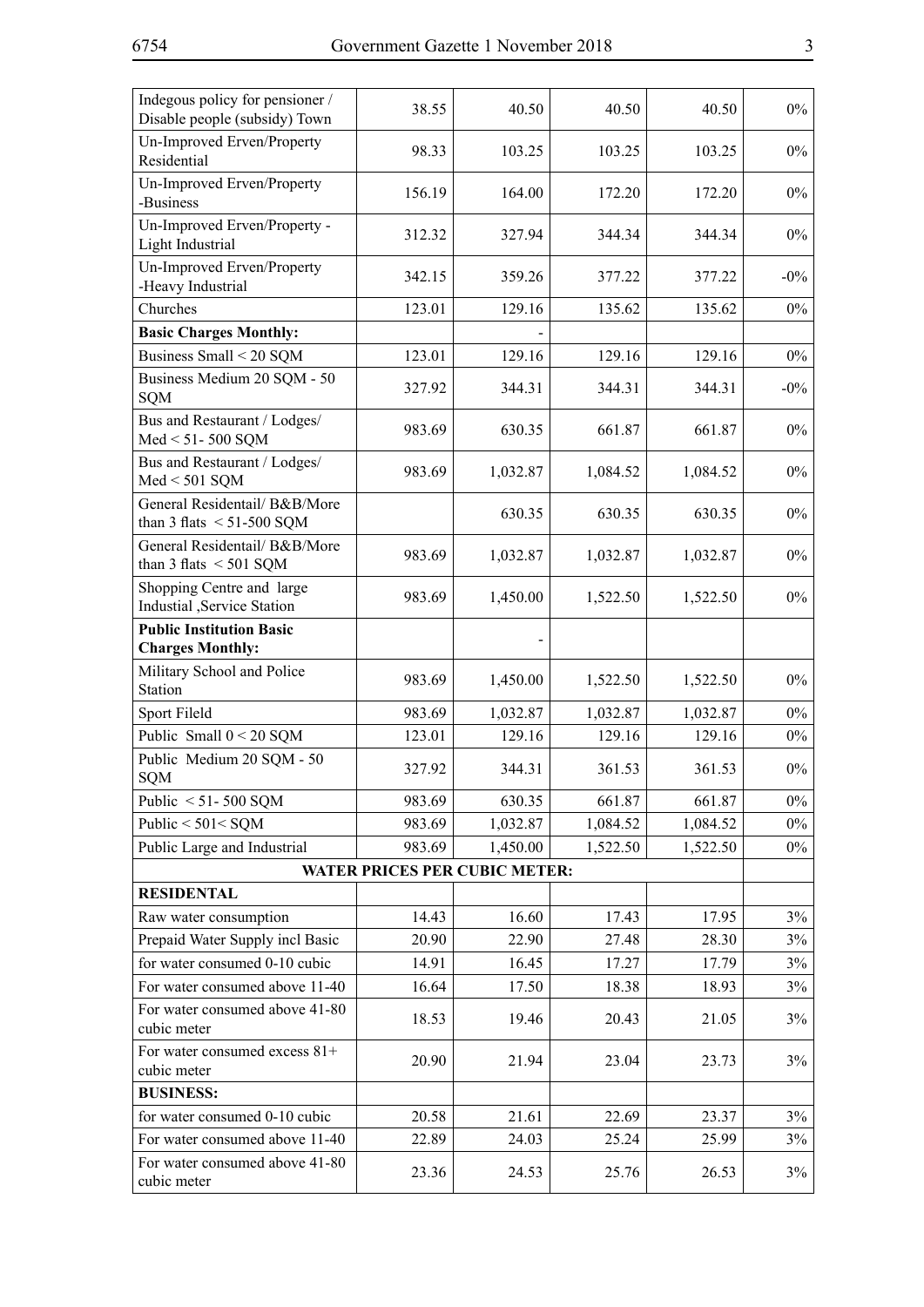|--|--|

| For water consumed excess 81+<br>cubic meter                     | 23.73    | 24.92    | 26.16    | 26.95      | $3\%$      |
|------------------------------------------------------------------|----------|----------|----------|------------|------------|
| <b>INDUSTRIAL</b>                                                |          |          |          |            |            |
| for water consumed 0-10 cubic                                    | 22.88    | 24.03    | 25.23    | 25.99      | $3\%$      |
| For water consumed above 11-40                                   | 23.94    | 25.14    | 26.40    | 27.19      | 3%         |
| For water consumed above 41-80<br>cubic meter                    | 24.42    | 25.64    | 26.92    | 27.73      | $3\%$      |
| For water consumed excess 81+<br>cubic meter                     | 25.36    | 26.63    | 27.96    | 28.80      | 3%         |
| <b>WATER SUNDRY WATER</b><br><b>FEES</b>                         |          |          |          |            |            |
| Connection fees : Residential                                    | 2,140.49 | 2,247.52 | 1,200.00 | 1,200.00   | $0\%$      |
| Connection fees: Business                                        | 2,206.16 | 2,537.08 | 1,750.00 | 1,750.00   | $0\%$      |
| <b>Connection fees Large Business</b><br>& Industrial            | 2,534.46 | 2,914.62 | 2,914.62 | 2,914.62   | $0\%$      |
| Bulk Water / cubic as per request                                | 64.85    | 68.09    | 71.49    | 75.07      | $5\%$      |
| Token / Card Cost Recovery                                       | 273.10   | 286.75   | 289.00   | 289.00     | $0\%$      |
| Prepaid water meters                                             |          |          | 1,650.00 | <b>NEW</b> | <b>NEW</b> |
| <b>DE-/RECONNECTION FEES</b>                                     |          |          |          |            |            |
| Disconnection -Residential (on<br>request)                       | 175.12   | 183.88   | 193.07   | 193.07     | $0\%$      |
| Disconnection-Residential (non-<br>payment)                      |          |          | 250.00   | <b>NEW</b> | <b>NEW</b> |
| Disconnection: All Other (on<br>request)                         | 892.26   | 936.88   | 983.72   | 983.72     | $0\%$      |
| Disconnection: All other (non-<br>payment)                       |          |          | 1,100.00 | <b>NEW</b> | <b>NEW</b> |
| Reconnection fees                                                |          |          | 250.00   | <b>NEW</b> | <b>NEW</b> |
| Late payments fee and                                            | 8.75     | 8.75     | 8.75     | 8.75       | $0\%$      |
| Interest on Overdue no interest<br>(no indegous policy)          | 3.03     | 2.75     | 2.75     | 2.75       | $0\%$      |
| Testing of meter                                                 | 185.22   | 195.05   | 204.80   | 204.80     | $-0\%$     |
| NEWCONNECTIONS:<br><b>DEPOSITS</b>                               |          |          |          |            |            |
| A deposit fee payable in advance for any new service connections |          |          |          |            |            |
| Residential                                                      | 764.72   | 802.95   | 600.00   | 600.00     | $0\%$      |
| Business Small 0 < 20 SQM                                        |          | 884.25   | 650.00   | 650.00     | $0\%$      |
| Business Medium 21 SQM - 50<br><b>SQM</b>                        |          | 955.85   | 955.85   | 955.85     | $0\%$      |
| Bus and Restaurant / Lodges/<br>Med SQM 51-500 SQM               | 1,653.75 | 1,736.45 | 1,823.27 | 1,823.27   | $0\%$      |
| Bus and Restaurant / Lodges/<br>$Med > 501$ SQM                  | 3,578.23 | 3,758.19 | 3,946.10 | 3,946.10   | $0\%$      |
| General Residentail/ B&B/More<br>than 3 flats 51-500 SQM         | 1,653.75 | 1,736.45 | 1,823.27 | 1,823.27   | $0\%$      |
| General Residentail/ B&B/More<br>than 3 flats $>501$ SQM         | 3,579.23 | 3,758.50 | 3,946.43 | 3,946.43   | $0\%$      |
| Shopping Centre and large<br>Industial , Service Station         | 7,156.45 | 5,414.30 | 5,685.02 | 5,685.02   | $0\%$      |
|                                                                  |          |          |          |            |            |
| Military School and Police<br>Station                            | 7,156.45 | 7,514.27 | 7,889.99 | 7,889.99   | $0\%$      |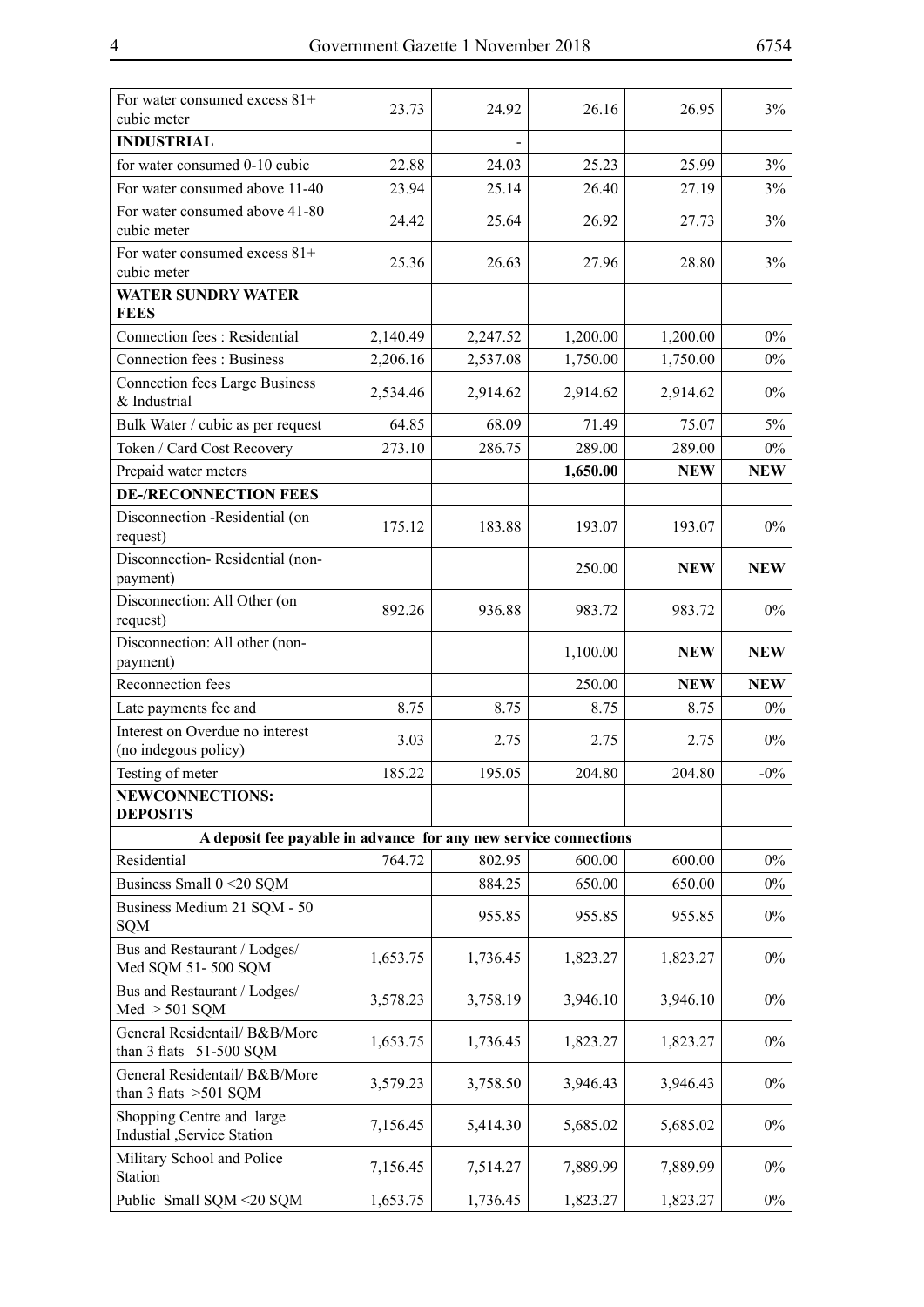| Public Medium 20 SQM - 50<br><b>SQM</b>                                    | 3,578.23 | 3,758.20 | 3,946.11 | 3,946.11 | $0\%$ |
|----------------------------------------------------------------------------|----------|----------|----------|----------|-------|
| Public SQM 51-500 SQM                                                      | 3,578.23 | 3,758.20 | 3,946.11 | 3,946.11 | $0\%$ |
| Public $> 501$ SQM                                                         | 3,578.23 | 3,758.20 | 3,946.11 | 3,946.11 | $0\%$ |
| Public Large and Industrial                                                | 1,736.44 | 1,823.26 | 1,914.42 | 1,914.42 | $0\%$ |
| Temporary consumers<br>contruction                                         | 1,736.44 | 1,823.26 | 1,914.42 | 1,914.42 | $0\%$ |
| Large General Residential<br>Hotel, Hostels, Body Corporates               | 5,414.27 | 5,684.99 | 5,969.24 | 5,969.24 | $0\%$ |
| Large Business                                                             | 3,758.19 | 3,946.10 | 4,143.41 | 4,143.41 | $0\%$ |
| Industrial                                                                 | 7,156.45 | 7,514.27 | 7,889.99 | 7,889.99 | $0\%$ |
| <b>Deposit Fees will be adjusted</b><br>annually as per gazzetted tarriffs |          |          |          |          |       |

#### **RUNDU TOWN COUNCIL**

No. 610 2018

#### TARIFFS 2018/2019

Rundu Town Council has under section 30(1)(u) of the Local Authorities Act, 1992 (Act No. 23 of 1992) as amended, amend water service charges in respect of services rendered by the Council as set out in this Schedule for the financial year effective 1 July 2018. That were omitted from the Schedule in General Notice No. 558 published on 1 October 2018.

#### **BUSINESS REGISTRATION FEES 15% VAT INCLUDED**

|                                                                                     | <b>Old Tariff</b><br>N\$ | Exist-<br>ing Tariff<br>2016/2017<br>N\$ | <b>Proposed</b><br><b>Tariff</b><br>2017/2018<br>N\$ | <b>Proposed</b><br><b>Tariff</b><br>2018/2019<br>N\$ | Increase/<br><b>Decrease</b><br>$\frac{0}{0}$ |
|-------------------------------------------------------------------------------------|--------------------------|------------------------------------------|------------------------------------------------------|------------------------------------------------------|-----------------------------------------------|
| <b>REGISTRATION FEES &amp;</b><br><b>RENEWAL OF BUSINESS</b><br><b>REGISTRATION</b> |                          |                                          |                                                      |                                                      |                                               |
| (A) Liquor shops (per annum)                                                        |                          |                                          |                                                      |                                                      |                                               |
| i) Shebeen                                                                          | 500.00                   | 500.00                                   | 500.00                                               | 500.00                                               | $0\%$                                         |
| ii) Special liquor bar                                                              | 500.00                   | 700.00                                   | 700.00                                               | 700.00                                               | $0\%$                                         |
| iii) Combined bar and restaurant                                                    | 3,000.00                 | 3,000.00                                 | 3,000.00                                             | 3,000.00                                             | $0\%$                                         |
| iv) Liquor wholesale                                                                | 6,000.00                 | 6,000.00                                 | 6,000.00                                             | 6,000.00                                             | $0\%$                                         |
| v) Combined bar and gambling<br>house                                               | 3,000.00                 | 3,000.00                                 | 3,000.00                                             | 3,000.00                                             | $0\%$                                         |
| (B) Clothing shops (per annum)                                                      |                          |                                          |                                                      |                                                      |                                               |
| i) Retail clothing                                                                  | 3,000.00                 | 3,000.00                                 | 3,000.00                                             | 3,000.00                                             | $0\%$                                         |
| ii) Wholesale clothing                                                              | 6,000.00                 | 6,000.00                                 | 6,000.00                                             | 6,000.00                                             | $0\%$                                         |
| iii) Textile shop                                                                   | 3,000.00                 | 3,000.00                                 | 3,000.00                                             | 3,000.00                                             | $0\%$                                         |
| (C) Financial Institutions                                                          |                          |                                          |                                                      |                                                      |                                               |
| i) Cash loan                                                                        | 1,500.00                 | 2,000.00                                 | 2,000.00                                             | 2,000.00                                             | $0\%$                                         |
| ii) Bank                                                                            | 6,000.00                 | 6,000.00                                 | 6,000.00                                             | 6,000.00                                             | $0\%$                                         |
| iii) Insurance companies                                                            | 3,000.00                 | 3,000.00                                 | 3,000.00                                             | 3,000.00                                             | $0\%$                                         |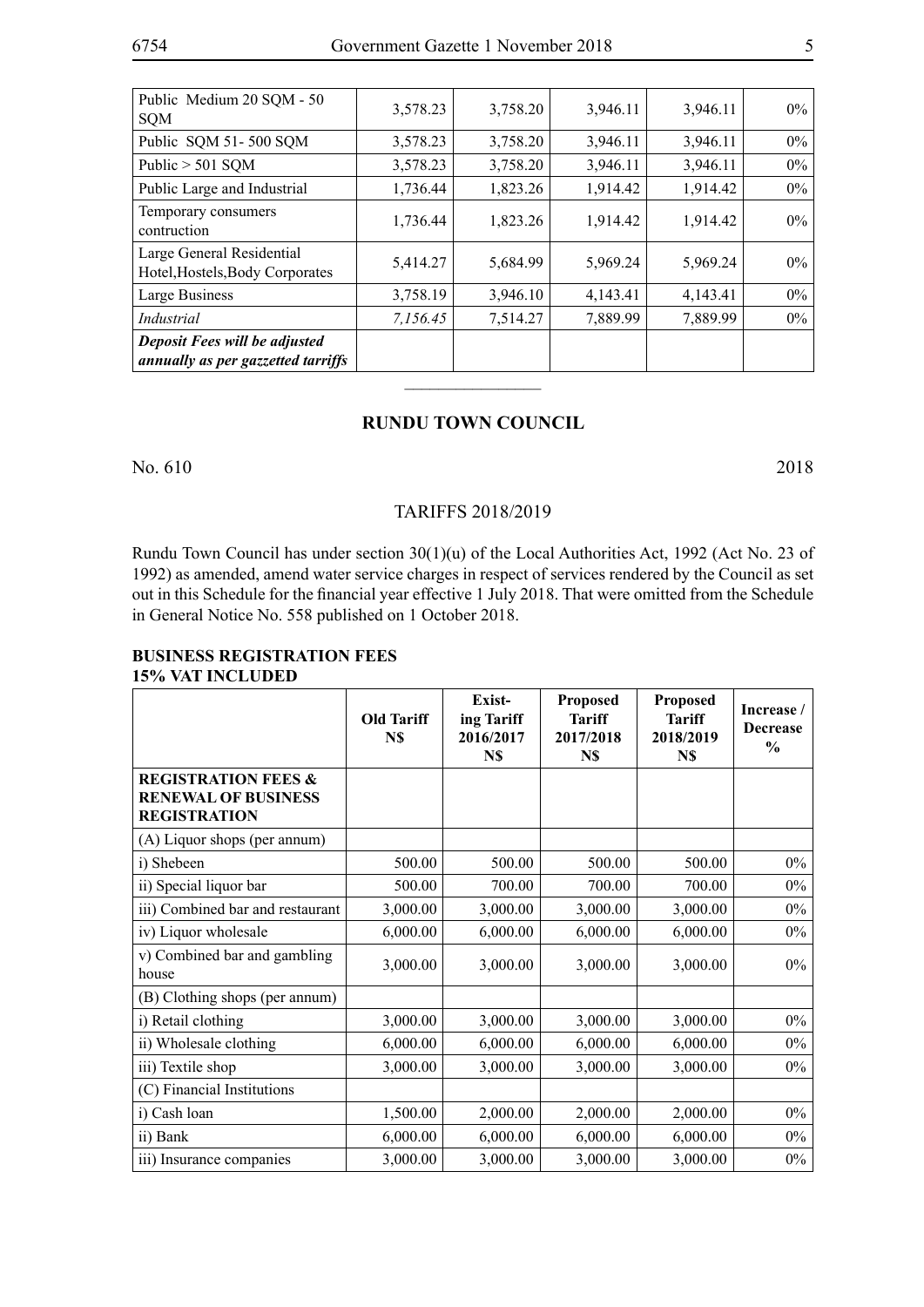| (D) Grocery/Food stores (per<br>annum)                                   |          |          |          |          |       |
|--------------------------------------------------------------------------|----------|----------|----------|----------|-------|
| i) General dealer                                                        | 3,000.00 | 3,000.00 | 3,000.00 | 3,000.00 | $0\%$ |
| ii) Supermarket                                                          | 6,000.00 | 5,460.00 | 5,460.00 | 5,460.00 | $0\%$ |
| iii) Food Manufacturing                                                  |          | 4,000.00 | 4,000.00 | 4,000.00 | $0\%$ |
| iv) Combined supermarket and<br>restaurant                               | 6,000.00 | 6,000.00 | 6,000.00 | 6,000.00 | $0\%$ |
| v) Restaurant/eating house/take<br>away                                  | 3,000.00 | 3,000.00 | 3,000.00 | 3,000.00 | $0\%$ |
| vi) Coffee shop                                                          | 3,000.00 | 2,000.00 | 2,000.00 | 2,000.00 | $0\%$ |
| vii) Butchery/Fish sales                                                 | 3,000.00 | 1,500.00 | 1,500.00 | 1,500.00 | $0\%$ |
| viii) Caravans                                                           |          | 700.00   | 700.00   | 700.00   | $0\%$ |
| ix) Mini Market                                                          |          | 500.00   | 500.00   | 500.00   | $0\%$ |
| x) Catering                                                              |          | 500.00   | 500.00   | 500.00   | $0\%$ |
| xi) Bakery                                                               |          |          | 1,000.00 | 1,000.00 | $0\%$ |
| (E) Other                                                                |          |          |          |          |       |
| i) Gambling house                                                        | 500.00   | 500.00   | 500.00   | 500.00   | $0\%$ |
| ii) Furniture shop                                                       | 3,000.00 | 3,000.00 | 3,000.00 | 3,000.00 | $0\%$ |
| iii) Airtime shop                                                        | 3,000.00 | 500.00   | 500.00   | 500.00   | $0\%$ |
| iv) Accommodation                                                        |          |          |          |          |       |
| Campsite                                                                 |          | 1,000.00 | 1,000.00 | 1,000.00 | $0\%$ |
| $*1 - 5$ rooms                                                           |          |          | 1,500.00 | 1,500.00 | $0\%$ |
| $* 6 - 10$ rooms                                                         | 3,000.00 | 3,000.00 | 3,000.00 | 3,000.00 | $0\%$ |
| $*11 - 20$ rooms                                                         | 3,000.00 | 4,000.00 | 4,000.00 | 4,000.00 | $0\%$ |
| * Above 20 rooms                                                         | 6,000.00 | 6,000.00 | 6,000.00 | 6,000.00 | $0\%$ |
| v) Construction / Transport                                              | 3,000.00 | 2,000.00 | 2,000.00 | 2,000.00 | $0\%$ |
| vi) Medical                                                              | 3,000.00 | 3,000.00 | 3,000.00 | 3,000.00 | $0\%$ |
| vii) Security services                                                   | 3,000.00 | 2,000.00 | 2,000.00 | 2,000.00 | $0\%$ |
| viii) Salon / Barber Shop                                                | 3,000.00 | 1,500.00 | 1,500.00 | 1,500.00 | $0\%$ |
| ix) Car wash                                                             | 1,500.00 | 1,000.00 | 1,000.00 | 1,000.00 | $0\%$ |
| x) Funeral parlor                                                        | 3,000.00 | 2,000.00 | 2,000.00 | 2,000.00 | $0\%$ |
| xi) Stationery/book shops/<br>computer shops                             | 3,000.00 | 2,000.00 | 2,000.00 | 2,000.00 | $0\%$ |
| xii) Educational Training                                                | 3,000.00 | 3,000.00 | 3,000.00 | 3,000.00 | $0\%$ |
| xiii) Legal Services                                                     |          | 2,000.00 | 2,000.00 | 2,000.00 | $0\%$ |
| xiv) Service Centres/Filling<br><b>Stations</b>                          |          | 3,000.00 | 3,000.00 | 3,000.00 | $0\%$ |
| xv) Pest control/Cleaning<br>services                                    |          | 2,000.00 | 2,000.00 | 2,000.00 | $0\%$ |
| xvi) Garage /Tyre repairs                                                |          | 1,000.00 | 1,000.00 | 1,000.00 | $0\%$ |
| xvii) New business (less than 1<br>year)                                 |          | 500.00   | 500.00   | 500.00   | $0\%$ |
| xviii Unlisted Business                                                  |          |          | 1,000.00 | 1,000.00 | $0\%$ |
| <b>FITNESS CERTIFICATE</b><br>& RENEWAL OF FITNESS<br><b>CERTIFICATE</b> |          |          |          |          |       |
| (A) Liquor shops (per annum)                                             |          |          |          |          |       |
| i) Shebeen                                                               | 100.00   | 100.00   | 100.00   | 100.00   | $0\%$ |
| ii) Special liquor bar                                                   | 200.00   | 100.00   | 100.00   | 100.00   | $0\%$ |
| iii) Combined bar and restaurant                                         | 200.00   | 200.00   | 200.00   | 200.00   | $0\%$ |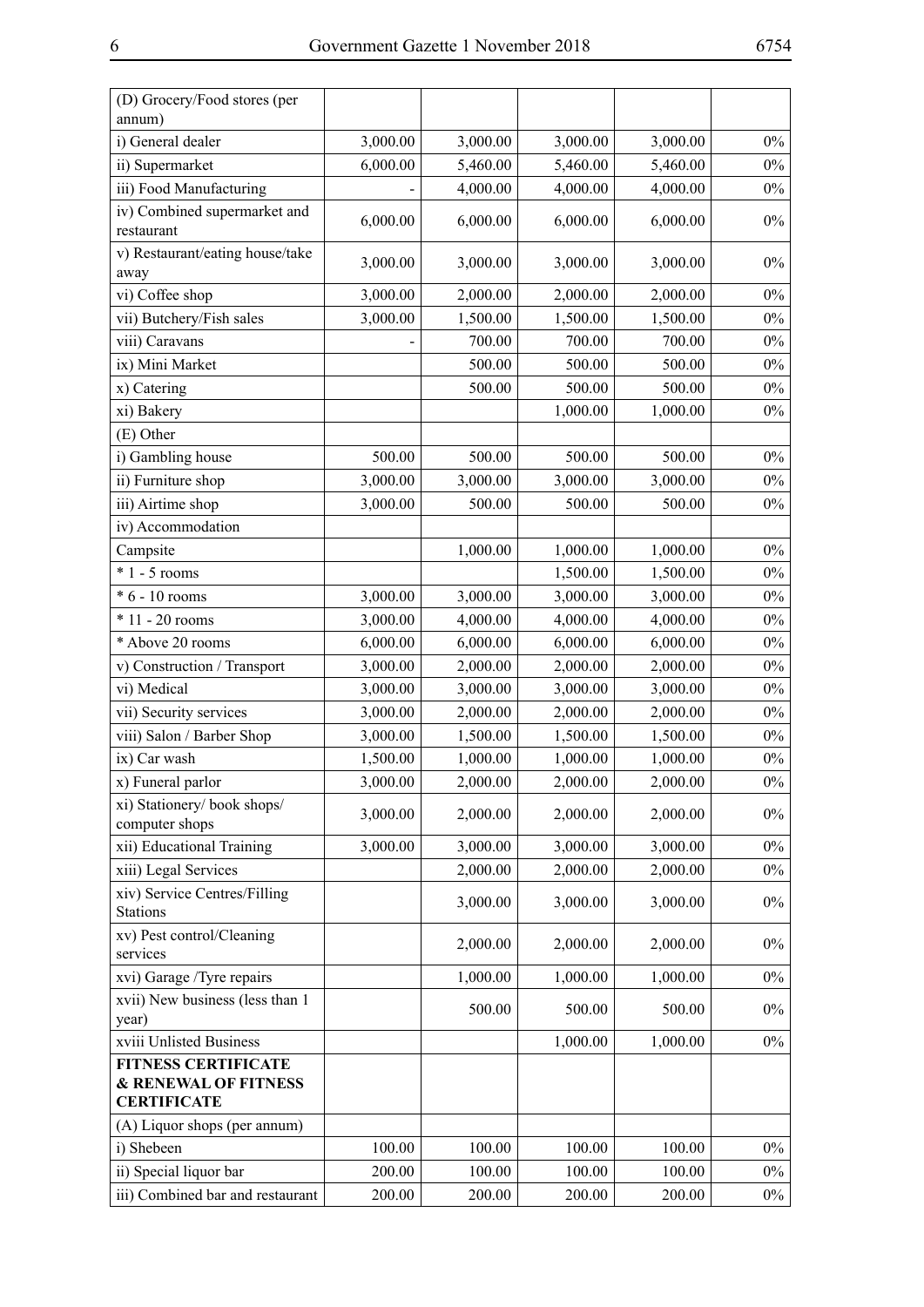| iv) Liquor wholesale                            | 300.00 | 300.00 | 300.00 | 300.00 | $0\%$ |
|-------------------------------------------------|--------|--------|--------|--------|-------|
| v) Combined bar and gambling                    | 200.00 | 200.00 | 200.00 | 200.00 | $0\%$ |
| house                                           |        |        |        |        |       |
| (B) Clothing shops (per annum)                  |        |        |        |        |       |
| i) Retail clothing                              | 200.00 | 200.00 | 200.00 | 200.00 | $0\%$ |
| ii) Wholesale clothing                          | 300.00 | 300.00 | 300.00 | 300.00 | $0\%$ |
| iii) Textile shop                               | 300.00 | 300.00 | 300.00 | 300.00 | $0\%$ |
| (C) Financial Institutions                      |        |        |        |        |       |
| i) Cash loan                                    | 200.00 | 200.00 | 200.00 | 200.00 | $0\%$ |
| ii) Bank                                        | 300.00 | 300.00 | 300.00 | 300.00 | $0\%$ |
| iii) Insurance companies                        | 300.00 | 300.00 | 300.00 | 300.00 | $0\%$ |
| (D) Grocery/Food stores (per<br>annum)          |        |        |        |        |       |
| i) General dealer                               | 200.00 | 100.00 | 100.00 | 100.00 | $0\%$ |
| ii) Food Manufacturing                          |        | 200.00 | 200.00 | 200.00 | $0\%$ |
| iii) Supermarket                                | 300.00 | 300.00 | 300.00 | 300.00 | $0\%$ |
| iv) Combined supermarket and<br>restaurant      | 300.00 | 300.00 | 300.00 | 300.00 | $0\%$ |
| v) Restaurant/eating house/take<br>away         | 200.00 | 200.00 | 200.00 | 200.00 | $0\%$ |
| vi) Coffee shop                                 | 200.00 | 200.00 | 200.00 | 200.00 | $0\%$ |
| vii) Butchery/Fish sales                        | 200.00 | 200.00 | 200.00 | 200.00 | $0\%$ |
| viii) Caravans                                  |        | 200.00 | 200.00 | 200.00 | $0\%$ |
| ix) Mini Market                                 |        | 100.00 | 100.00 | 100.00 | $0\%$ |
| x) Catering                                     |        | 100.00 | 100.00 | 100.00 | $0\%$ |
| xi) Bakery                                      |        |        | 100.00 | 100.00 | $0\%$ |
| (E) Other                                       |        |        |        |        |       |
| i) Gambling house                               | 200.00 | 100.00 | 100.00 | 100.00 | $0\%$ |
| ii) Furniture shop                              | 300.00 | 200.00 | 200.00 | 200.00 | $0\%$ |
| iii) Airtime shop                               | 100.00 | 100.00 | 100.00 | 100.00 | $0\%$ |
| iv) Accommodation                               |        |        |        |        |       |
| Campsite                                        |        | 100.00 | 100.00 | 100.00 | $0\%$ |
| $*1 - 5$ rooms                                  |        |        | 100.00 | 100.00 | $0\%$ |
| * 6 - 10 rooms                                  | 200.00 | 200.00 | 200.00 | 200.00 | $0\%$ |
| * 11 - 20 rooms                                 | 300.00 | 300.00 | 300.00 | 300.00 | $0\%$ |
| * Above 20 rooms                                | 300.00 | 300.00 | 300.00 | 300.00 | $0\%$ |
| v) Construction / Transport/<br>Hardware        | 300.00 | 200.00 | 200.00 | 200.00 | $0\%$ |
| vi) Medical and related                         | 300.00 | 200.00 | 200.00 | 200.00 | $0\%$ |
| vii) Security services                          | 200.00 | 100.00 | 100.00 | 100.00 | $0\%$ |
| viii) Salon / Barber Shop                       | 200.00 | 100.00 | 100.00 | 100.00 | $0\%$ |
| ix) Car wash                                    | 200.00 | 100.00 | 100.00 | 100.00 | $0\%$ |
| x) Funeral parlor                               | 200.00 | 100.00 | 100.00 | 100.00 | $0\%$ |
| xi) Stationery/book shops/<br>computer shops    | 200.00 | 100.00 | 100.00 | 100.00 | $0\%$ |
| xii) Educational Training                       | 300.00 | 100.00 | 100.00 | 100.00 | $0\%$ |
| xiii) Legal services                            |        | 200.00 | 200.00 | 200.00 | $0\%$ |
| xiv) Service Centres/Filling<br><b>Stations</b> |        | 300.00 | 300.00 | 300.00 | $0\%$ |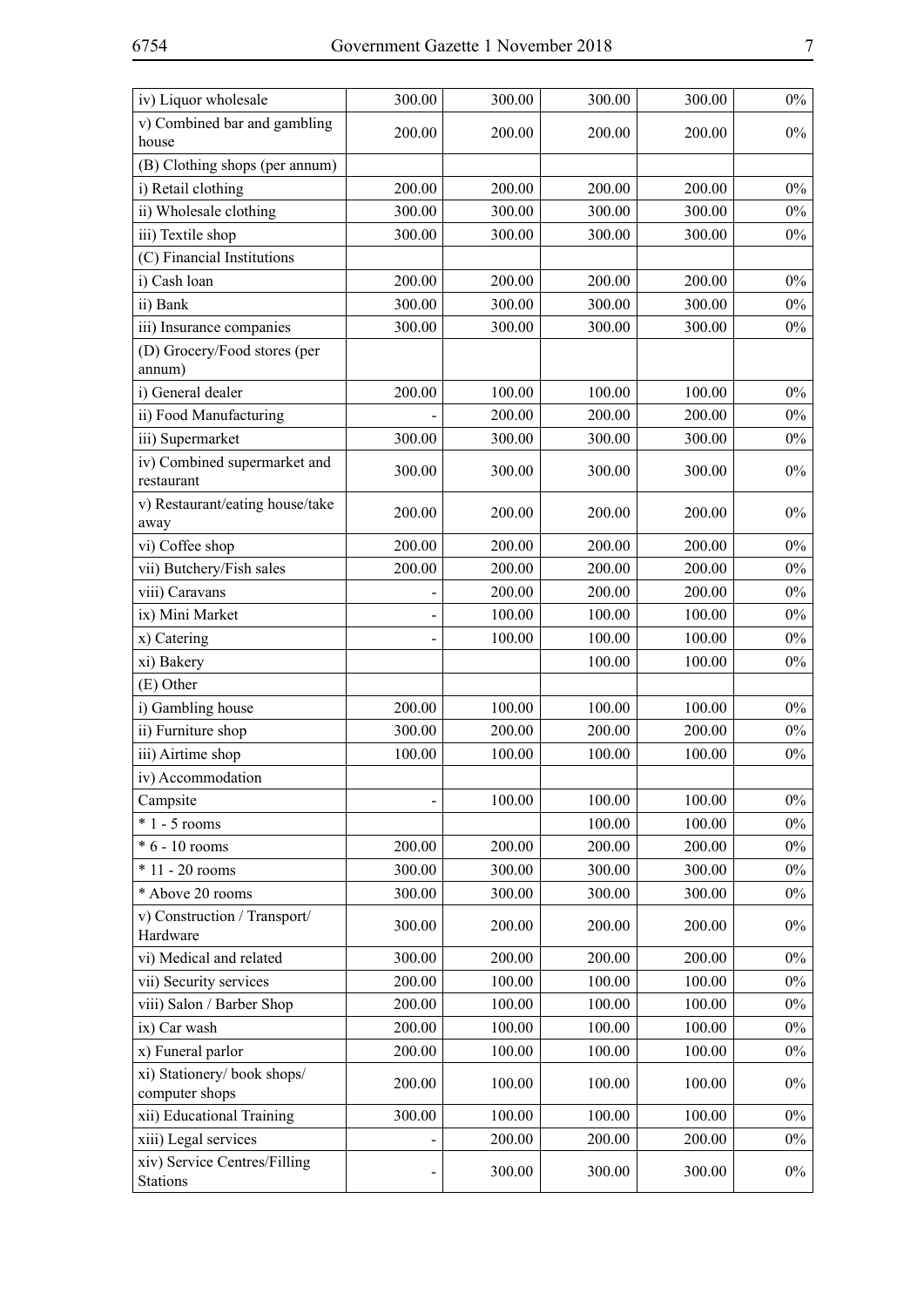| xv) Pest control/Cleaning<br>services      |        | 200.00 | 200.00 | 200.00 | $0\%$ |
|--------------------------------------------|--------|--------|--------|--------|-------|
| xvi) Garage/ Tyre repairs                  |        | 200.00 | 200.00 | 200.00 | $0\%$ |
| xvii) New business (less than 1            |        |        |        |        |       |
| year)                                      |        | 100.00 | 100.00 | 100.00 | $0\%$ |
| xviii unlisted Business                    |        |        | 200.00 | 200.00 | $0\%$ |
| <b>INSPECTION FEE</b>                      |        |        |        |        |       |
| (A) Liquor shops (per annum)               |        |        |        |        |       |
| i) Shebeen                                 | 100.00 | 100.00 | 100.00 | 100.00 | $0\%$ |
| ii) Special liquor bar/Bottle store        | 100.00 | 100.00 | 100.00 | 100.00 | $0\%$ |
| iii) Combined bar and restaurant           | 200.00 | 200.00 | 200.00 | 200.00 | $0\%$ |
| iv) Liquor wholesale                       | 200.00 | 200.00 | 200.00 | 200.00 | $0\%$ |
| v) Combined bar and gambling               | 200.00 | 200.00 | 200.00 | 200.00 | $0\%$ |
| house                                      |        |        |        |        |       |
| (B) Clothing shops (per annum)             |        |        |        |        |       |
| i) Retail clothing                         | 100.00 | 200.00 | 200.00 | 200.00 | $0\%$ |
| ii) Wholesale clothing                     | 200.00 | 200.00 | 200.00 | 200.00 | $0\%$ |
| iii) Textile shop                          | 200.00 | 100.00 | 100.00 | 100.00 | $0\%$ |
| (C) Financial Institutions                 |        |        |        |        |       |
| i) Cash loan                               | 100.00 | 100.00 | 100.00 | 100.00 | $0\%$ |
| ii) Bank                                   | 200.00 | 100.00 | 100.00 | 100.00 | $0\%$ |
| iii) Insurance companies                   | 200.00 | 100.00 | 100.00 | 100.00 | $0\%$ |
| (D) Grocery/Food stores (per<br>annum)     |        |        |        |        |       |
| i) General dealer                          | 200.00 | 200.00 | 200.00 | 200.00 | $0\%$ |
| ii) Food Manufacturing/<br>Processing      |        | 300.00 | 300.00 | 300.00 | $0\%$ |
| iii) Supermarket                           | 300.00 | 300.00 | 300.00 | 300.00 | $0\%$ |
| iv) Combined supermarket and<br>restaurant | 300.00 | 200.00 | 200.00 | 200.00 | $0\%$ |
| v) Restaurant/eating house/take<br>away    | 200.00 | 200.00 | 200.00 | 200.00 | $0\%$ |
| vi) Coffee shop                            | 100.00 | 200.00 | 200.00 | 200.00 | $0\%$ |
| vii) Butchery/Fish sales                   | 200.00 | 200.00 | 200.00 | 200.00 | $0\%$ |
| viii) Caravans                             |        | 100.00 | 100.00 | 100.00 | $0\%$ |
| ix) Mini Market                            |        | 200.00 | 200.00 | 200.00 | $0\%$ |
| x) Catering                                |        | 200.00 | 200.00 | 200.00 | $0\%$ |
| xi) Bakery                                 |        |        | 300.00 | 300.00 | $0\%$ |
| (E) Other                                  |        |        |        |        |       |
| i) Gambling house                          | 100.00 | 100.00 | 100.00 | 100.00 | $0\%$ |
| ii) Furniture shop                         | 100.00 | 200.00 | 200.00 | 200.00 | $0\%$ |
| iii) Airtime shop                          | 100.00 | 100.00 | 100.00 | 100.00 | $0\%$ |
| iv) Accommodation                          |        |        |        |        | $0\%$ |
| Campsite                                   |        | 200.00 | 200.00 | 200.00 | $0\%$ |
| $*1 - 5$ rooms                             |        |        | 100.00 | 100.00 | $0\%$ |
| * 6 - 10 rooms                             | 100.00 | 200.00 | 200.00 | 200.00 | $0\%$ |
| * 11 - 20 rooms                            | 200.00 | 300.00 | 300.00 | 300.00 | $0\%$ |
| * Above 20 rooms                           | 300.00 | 300.00 | 300.00 | 300.00 | $0\%$ |
| v) Construction / Transport                | 100.00 | 100.00 | 100.00 | 100.00 | $0\%$ |
| vi) Medical                                | 200.00 | 100.00 | 100.00 | 100.00 | $0\%$ |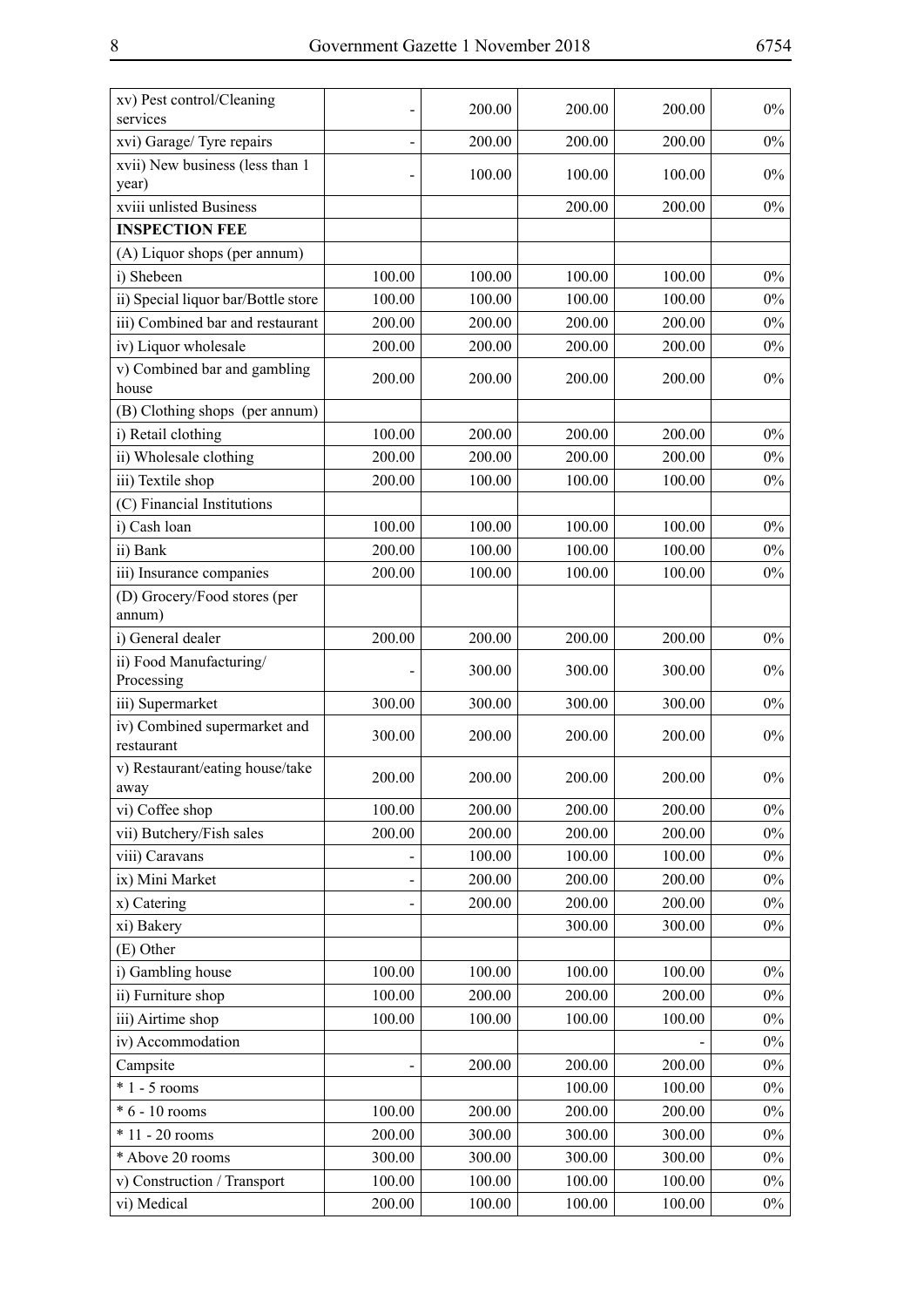| 100.00                   | 100.00        | 100.00     | 100.00       | $0\%$ |
|--------------------------|---------------|------------|--------------|-------|
| 100.00                   | 200.00        | 200.00     | 200.00       | $0\%$ |
| 100.00                   | 100.00        | 100.00     | 100.00       | $0\%$ |
| 100.00                   | 200.00        | 200.00     | 200.00       | $0\%$ |
| 100.00                   | 100.00        | 100.00     | 100.00       | $0\%$ |
| 100.00                   | 300.00        | 300.00     | 300.00       | $0\%$ |
|                          | 200.00        | 200.00     | 200.00       | $0\%$ |
| $\overline{\phantom{0}}$ | 300.00        | 300.00     | 300.00       | $0\%$ |
| $\overline{\phantom{0}}$ | 200.00        | 200.00     | 200.00       | $0\%$ |
| $\overline{a}$           | 100.00        | 100.00     | 100.00       | $0\%$ |
| -                        | 100.00        | 100.00     | 100.00       | $0\%$ |
|                          |               | 100.00     | 100.00       | $0\%$ |
|                          |               |            |              |       |
| <b>Duration</b>          | <b>Tariff</b> | <b>VAT</b> | <b>Total</b> |       |
| $1$ day                  | 400           | 60         | 460          |       |
| 2 days                   | 1000          | 150        | 1150         |       |
| 1 day                    | 400           | 60         | 460          |       |
| 2 days                   | 1000          | 150        | 1150         |       |
|                          |               |            |              |       |

### **WATER SERVICES**

|                                                                |              | <b>Old Tarrif</b><br>2016 / 2017<br>Exc.Vat | Current<br><b>Tarrif</b><br>2017/2018<br>Exc.Vat | <b>Proposed</b><br><b>Tarrif</b><br>2018/2019<br>Exc.Vat | <b>Increase</b><br>$\frac{0}{0}$ |
|----------------------------------------------------------------|--------------|---------------------------------------------|--------------------------------------------------|----------------------------------------------------------|----------------------------------|
| <b>BASIC CHARGES:</b>                                          |              |                                             |                                                  |                                                          |                                  |
| Residential                                                    | Domestic     | 47.15                                       | 58.94                                            | 58.94                                                    | $0\%$                            |
| Religious Institutions                                         | Domestic     |                                             |                                                  | 60.00                                                    | <b>New</b>                       |
| General Residential (flats)                                    | Domestic     |                                             |                                                  | 100.00                                                   | New                              |
| Car Wash                                                       | Non-Domestic |                                             |                                                  | 150.00                                                   | New                              |
| Hotels, B & B /Guest Houses (If<br>Erven not zoned)            | Non-Domestic |                                             |                                                  | 120.00                                                   | <b>New</b>                       |
| <b>Business</b>                                                | Non-Domestic | 86.25                                       | 112.13                                           | 140.16                                                   | 25%                              |
| Industrial                                                     | Non-Domestic | 86.25                                       | 112.13                                           | 168.19                                                   | 50%                              |
| Government Schools, Hospitals,<br>Clinics, Hostels and Offices |              |                                             |                                                  | 175.00                                                   | <b>New</b>                       |
| <b>DOMESTIC NEW TIER</b><br><b>SCALE</b>                       |              |                                             |                                                  |                                                          |                                  |
| Kilo Litre                                                     |              |                                             |                                                  |                                                          |                                  |
| $0 - 15$                                                       |              | 10.35                                       | 12.94                                            | 12.94                                                    | $0\%$                            |
| $16 - 30$                                                      |              | 11.60                                       | 14.50                                            | 14.50                                                    | $0\%$                            |
| $31---60$                                                      |              | 14.91                                       | 18.64                                            | 18.64                                                    | $0\%$                            |
| $61$ ---100                                                    |              | 16.40                                       | 20.50                                            | 20.50                                                    | $0\%$                            |
| 101 and above                                                  |              | 22.10                                       | 27.63                                            | 27.63                                                    | $0\%$                            |
| <b>NON-DOMESTIC NEW</b><br><b>TIER SCALE</b>                   |              |                                             |                                                  |                                                          |                                  |